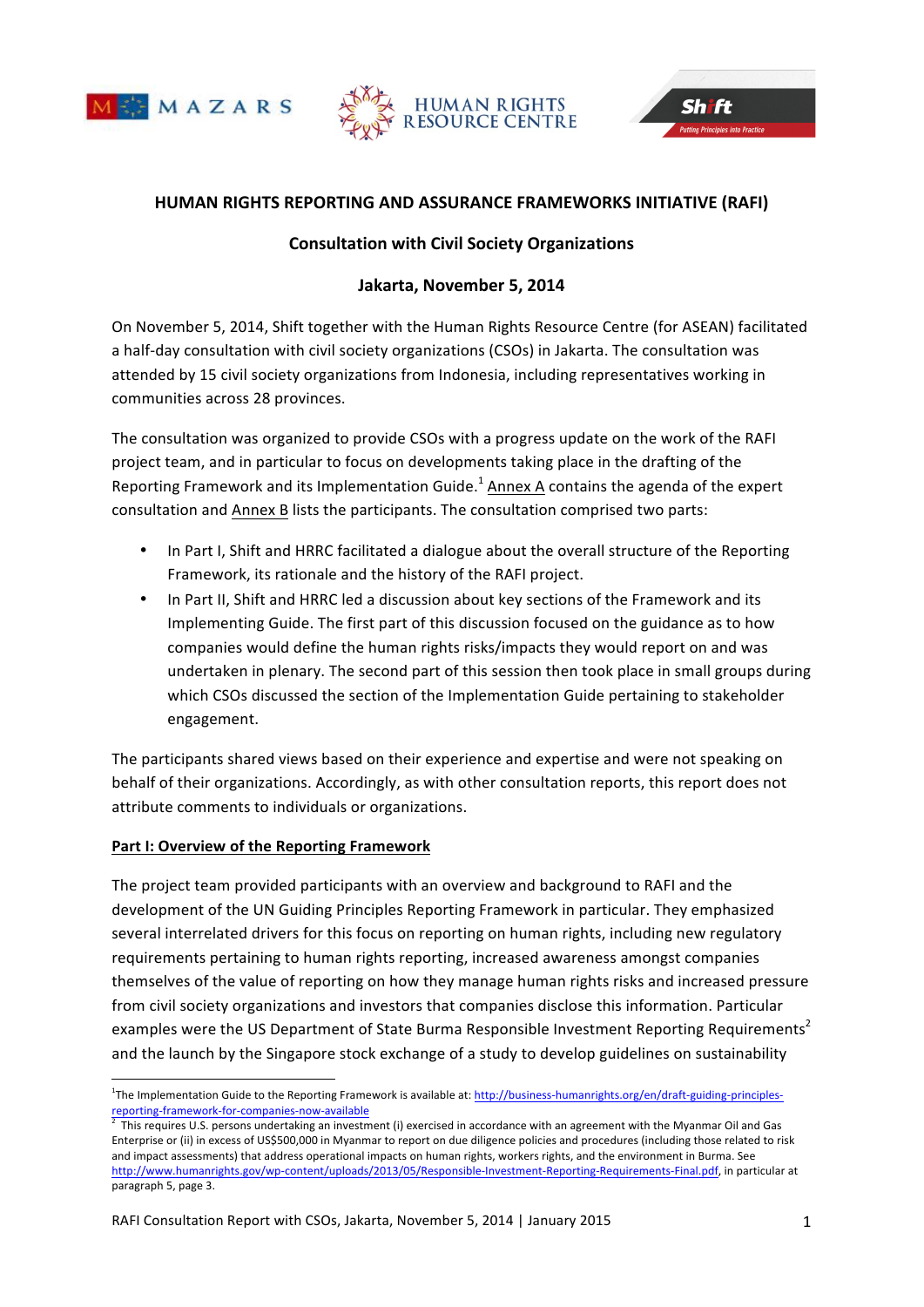reporting, with a view to making such reporting mandatory.<sup>3</sup> This followed on from similar developments in Malaysia and Thailand, where the stock exchanges have issued guidance on mandatory sustainability reporting requirements. $4$ 

The project team explained how the Reporting Framework is based on the United Nations Guiding Principles on Business and Human Rights, and in particular their second pillar, which sets the expectation that companies should act with due diligence to avoid infringing on the rights of others and to address adverse human rights impacts with which they are involved. The goal of the smart questions that form the backbone of the UNGPs Reporting Framework is to provide companies with further guidance on how companies can disclose, in a meaningful way, what it is they are doing to align their policies and practices with the UNGPs.

The project team highlighted that the Reporting Framework is comprised of eight overarching questions and an additional 23 supporting questions. The framework has been developed with the aim that companies of various sizes and sectors could utilise it. Supporting guidance to the questions seeks to indicate how different companies might go about answering them to the best of their ability, based on their current progress in implementing the UNGPs.<sup>5</sup> At a minimum, it is envisaged that companies should be able to respond to the eight overarching questions, with the extent of additional reporting varying depending on the experience of the business enterprise involved.

#### **Plenary Discussion**

During the plenary discussion that followed, CSOs raised a number of concerns regarding the utility and use of such a framework in Indonesia. Key issues raised were as follows:

*Systemic challenges pertaining to company reporting on human rights exist in Indonesia, including*  $a$  lack of accountability for violations that occur and minimal monitoring of sustainability *reporting.* CSOs noted the prevalence of weak legal institutions in Indonesia, through which there appeared to be limited avenues for redress for human rights violations. There was a desire to see such reporting requirements as mandatory, in order to ensure that companies had to use the Reporting Framework, and some scepticism as to whether voluntary reporting would be undertaken. Further concerns were raised with regard to ensuring the violations experienced by communities were captured by the company, and that it did not become another form of window-dressing through which corporations could make themselves look good.

Understanding what had gone wrong in other reporting initiatives might be of value when considering how to ensure stronger engagement with RAFI: reporting on the Child Rights and Business Principles may be one example worth considering. Representatives from the child rights sector noted the challenges pertaining to reporting on violations relating to the *Child Rights and Business Principles* (CRBPs), drafted by UNICEF together with UN Global Compact and Save the Children. $6$  They noted that CSOs in Indonesia had drafted their own framework for reporting on the CRBPs but had generally found that companies were unable to provide indicators that enabled

%%%%%%%%%%%%%%%%%%%%%%%%%%%%%%%%%%%%%%%%%%%%%%%%%%%%%%%%%%%%

<sup>&</sup>lt;sup>3</sup>See http://www.eco-business.com/news/sgx-make-sustainability-reporting-mandatory/

<sup>&</sup>lt;sup>4</sup>Bursa Malaysia requires listed companies to report on CSR performance, but does not currently stipulate the form in which disclosure should be represented.

 $^5$  The Implementation Guide to the Reporting Framework is available at: http://business-humanrights.org/en/draft-guiding-principlesreporting-framework-for-companies-now-available

<sup>6</sup> See http://www.unicef.org/indonesia/CHILD\_RIGHTS\_AND\_BUSINESS\_PRINCIPLES.pdf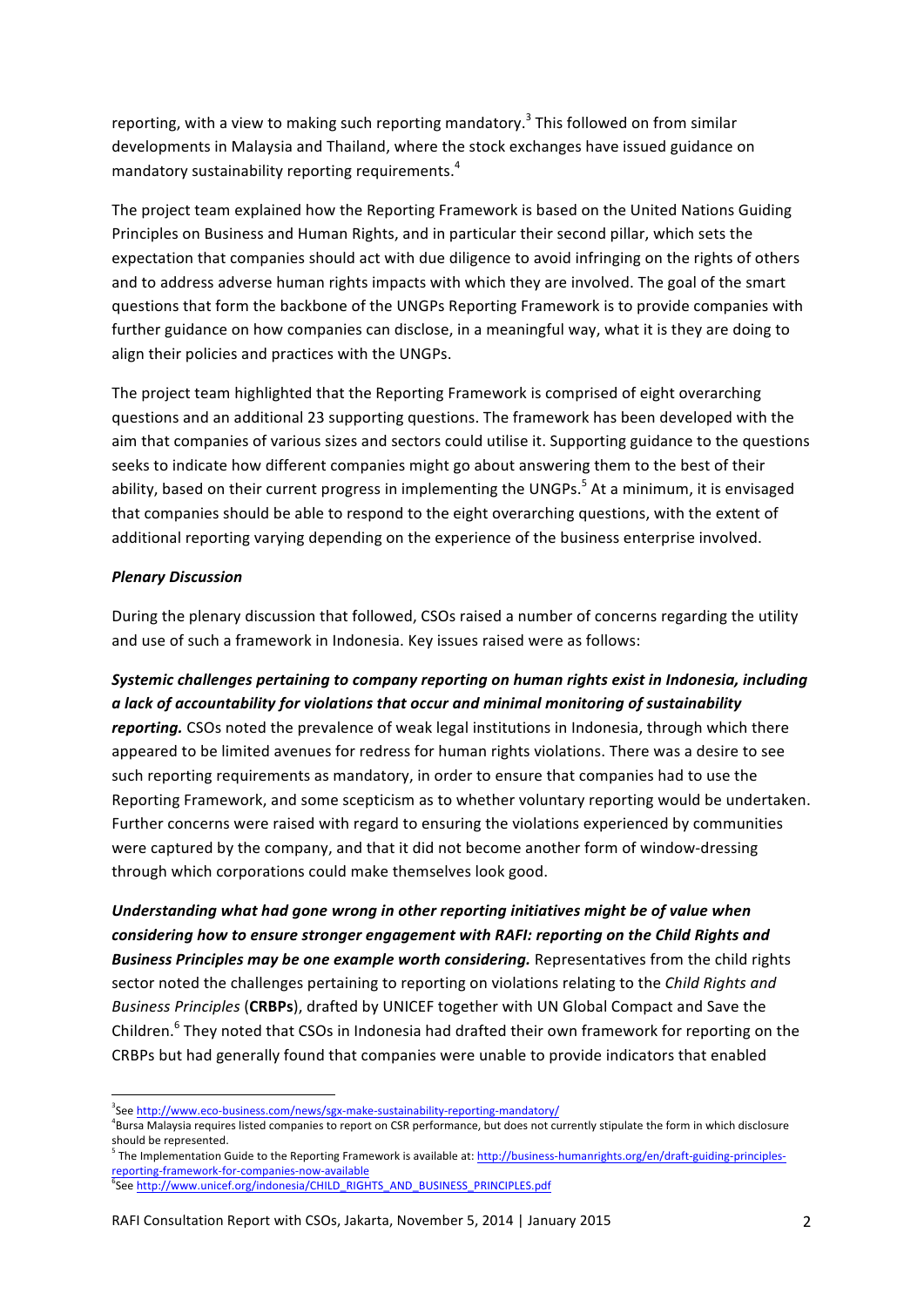relevant data to be collected convincingly. Furthermore companies generally failed to explain the process relating to their efforts to align their operations with the CRBPs. They noted, however, that transnational corporations appeared to be more willing to cooperate and to participate in discussions with civil society than local companies, providing the example of Anchor Hotels in this regard.

*Increased knowledge and awareness of human rights instruments was still clearly needed in the* **private sector in Indonesia.** Other CSOs noted the challenge of increasing awareness and understanding of human rights in the private sector. There was general agreement that companies were not aware of human rights instruments and standards and that even multinational enterprises appeared to have a limited understanding of how to engage with human rights issues. Greater awareness raising about human rights instruments, and how to report alignment with them, was clearly needed if RAFI were to prove useful in Indonesia.

*There was quite a lot of scepticism around the merit of social auditing: positioning RAFI as driven by reporting (and not by external consultants) would be key to its success.* Concerns were further raised relating to social auditing schemes and the lack of trust surrounding social auditing practices post-Rana Plaza. The inherent conflict of interest relating to the payment of third parties to conduct audits, bearing in mind they were often administered in a vacuum and without due consideration of worker's rights, was highlighted.

*Utilizing the leverage created by global companies to push for greater transparency in their supply chain may prove useful; however, there was also a need for greater accountability from the* government. There was some discussion centred on the Myanmar context, where reporting requirements were fuelling a 'race to the top' amongst Myanmar suppliers who wanted to attract business from multinational companies (who themselves, may be obligated to report on investments). CSOs noted that the Indonesian context was different, in that there were already laws in place that made social and environmental reporting mandatory, but that there was a lack of monitoring of this kind of reporting. Some CSOs felt that there had to be greater clarity from government as to how human rights reporting should form part of this requirement, and stronger mechanisms in place to ensure the requirements were met.

Companies and business enterprises working with international finance institutions, such as the *World Bank and the IFC, did appear to be engaging more responsibly in Indonesia; however, utilizing the leverage created by financiers who had more stringent reporting requirements was challenging, due to the bureaucratic hurdles relating to reporting. CSOs also conveyed some* scepticism about the utility of reporting and accountability mechanisms established through the World Bank and the IFC. They noted that there appeared to be weak measures in place to handle companies that did not comply with their guidelines requirements. Discussion then turned to the success of certain industry leaders in getting banks to require companies to have reached a particular standard or undertaken a particular process in order to receive financing. The example was given of the De Beers certificate of authenticity that diamonds had been sourced ethically and responsibly. CSOs seemed responsive to the idea of creating a trend toward better behaviour by companies when provided with such examples.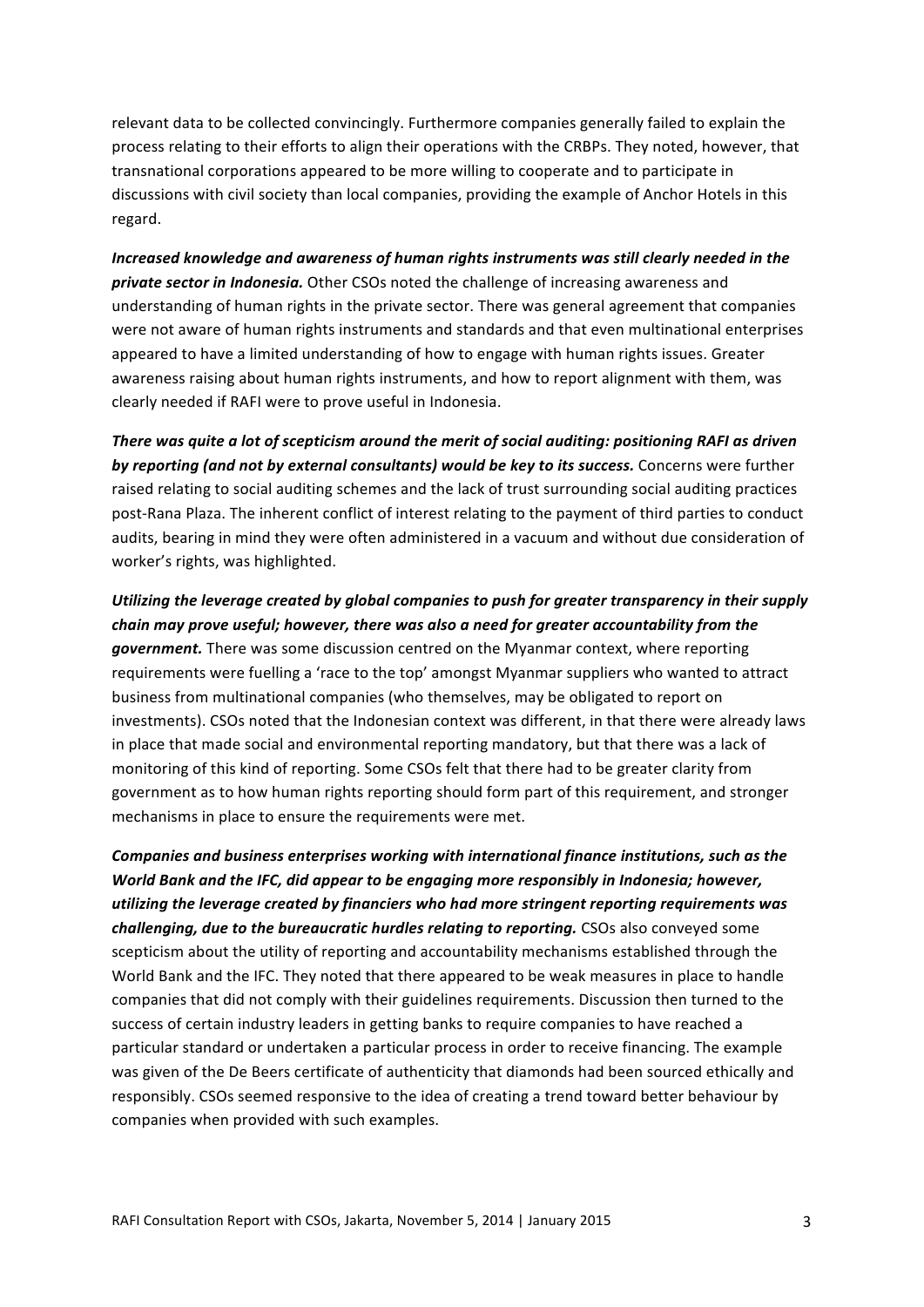The project team noted that similar concerns had been raised during their consultations in Addis Ababa,<sup>7</sup> particularly with regard to the viability and utility of such reporting where the State is failing in its duty to protect human rights. $8$  It was also noted that processes which made reporting mandatory, such as the Responsible Investment Reporting Requirements in Myanmar, did appear to be providing civil society with an avenue to push for greater accountability, by making information publicly available that CSOs could then utilize to lobby both government and companies. CSOs could also further engage in a conversation about the accuracy of such reporting which could in turn have an impact on the company's operations.

CSOs generally agreed that the gap between knowledge at headquarters level and that on the ground needed to be bridged, and that frameworks such as the UN Guiding Principles Reporting Framework may provide an avenue for change with regard to what was known and understood by those at the top.

# Part II: Reviewing the Implementation Guide: Defining the Focus of Reporting and Stakeholder **Engagement**

## **Defining the Focus of Reporting**

%%%%%%%%%%%%%%%%%%%%%%%%%%%%%%%%%%%%%%%%%%%%%%%%%%%%%%%%%%%%

The project team led a discussion about defining the scope of reporting. Drawing from Part B of the Implementation Guide to the Reporting Framework, they highlighted key elements of reporting, including the choice of 'salient' human rights risks as the focus of reporting and how this can be distinguished from materiality. The team highlighted that 'salience' placed the focus on risks to people – namely, looking at how a company's activities and business relationships could lead to actual and potential human rights impacts on people. This was distinct from other forms of reporting, whereby a company considered risks that would substantively affect the sustainability of the business itself. A number of recommendations were raised by civil society in response to this conversation. Notably:

Defining 'severity' would be important in any definition of salience. Understanding which groups were most vulnerable in a particular situation, and providing guidance on that, may also prove *useful.* Civil society participants were keen to see a strong definition of salience, such that companies could not cherry-pick what they chose to report on. It was suggested that a focus on specific vulnerable groups be included when determining severity of impact.

*It would be important to avoid a 'check-list' approach when it comes to reporting. However, at the* same time, having some key indicators might be necessary. Some CSOs noted that a 'check-list' approach to reporting was likely to undermine any efforts at identifying salient risks. Generally speaking, CSOs were concerned that companies might encapsulate these risks in a manner that would lead to underreporting or under-engagement with the community. The notion that workers would fear reprisals and be unlikely to report on salient risks to their managers was also raised. At the same time, CSOs were keen to see some reporting in a format that they could engage with, and the challenge of finding accurate and adequate indicators was discussed.

<sup>&</sup>lt;sup>7</sup>Information about Addis Ababa consultation is available here: http://www.shiftproject.org/news/rafi-consultation-2014-african-regionalforum-business-and-human-rights-ethiopia]

<sup>&</sup>lt;sup>8</sup>She noted that the conversation in Ethiopia very much centred around the capacity of companies to integrate and act upon their due diligence processes in order to meet the challenges raised by the actual and potential impacts such processes uncovered.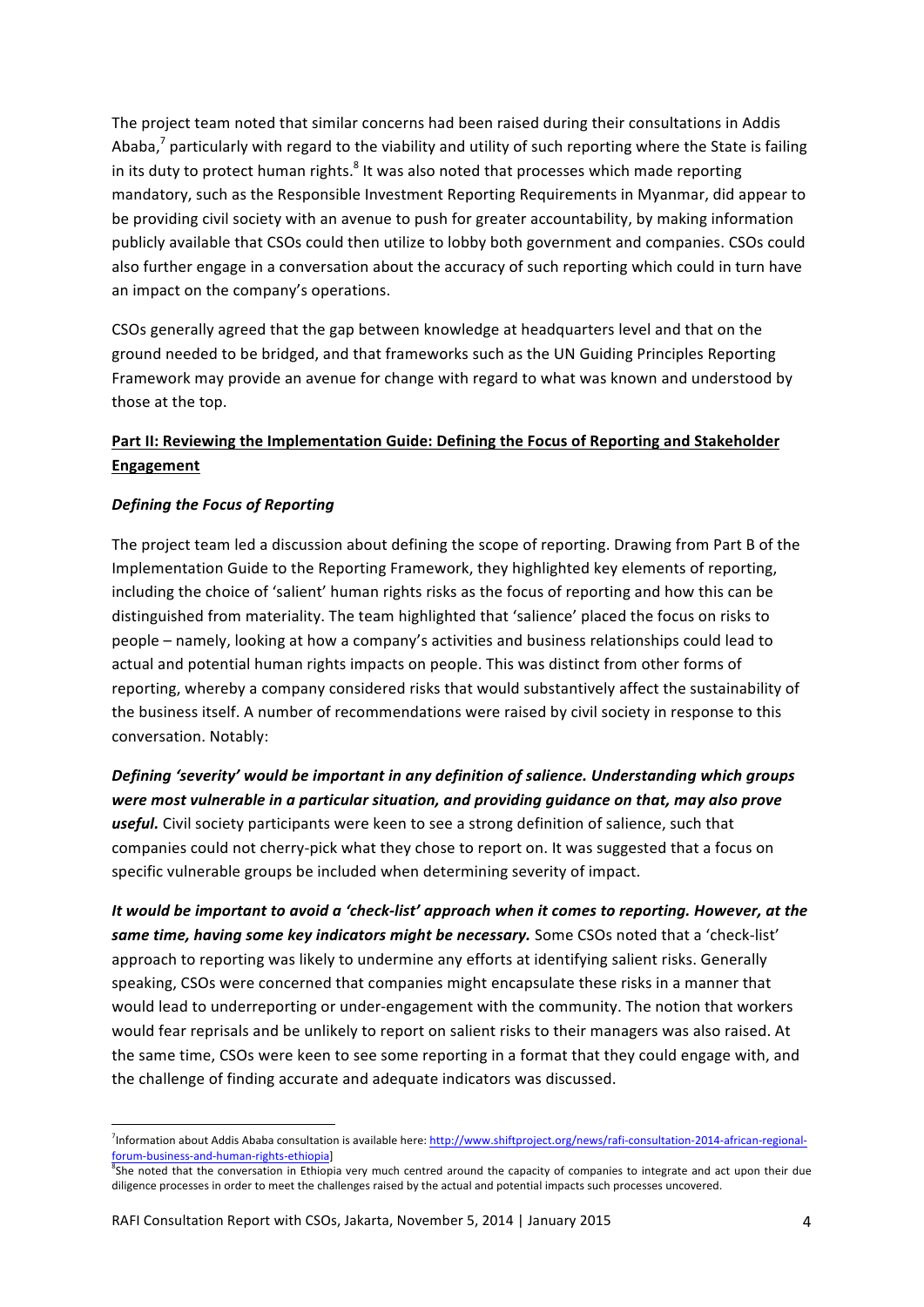#### **Small Group Discussion: Stakeholder Engagement**

Participants were then divided into three small groups to discuss Part C2 of the Reporting Framework (Stakeholder Engagement) and its relevant sections in the Implementation Guide. When the groups returned to plenary, the following key points were made:

*Selectivity of stakeholders would be challenging to assess. Ensuring companies spoke to the right people would be key to the value of reporting.* CSOs find it challenging to assess the information provided in relation to a company's engagement with stakeholders. Ensuring that the company provided clear examples of how it had engaged in this process would be key to the information's credibility.

Ensuring stakeholders were free from intimidation when providing information on salient would **be crucial.** Understanding the context in which the information was provided was particularly important to civil society. Stakeholders should be free from intimidation when providing their responses.

*Ensuring adequate follow-up on engagement would also be important.* Companies should not simply see engagement as a one-off activity, but create an ongoing relationship and a communication structure that would allow for stakeholders to continue to provide feedback.

## **Conclusion and Next Steps**

While civil society representatives initially raised several concerns regarding the framework's utility, they were generally enthusiastic about the possibilities that RAFI could provide, in terms of increasing the transparency and accountability of companies in Indonesia. The RAFI project team noted that the concerns raised would be considered and incorporated into the thinking behind ongoing drafts of the framework. The team further noted that CSOs would be kept up to date on developments for the project through the RAFI portal and via email.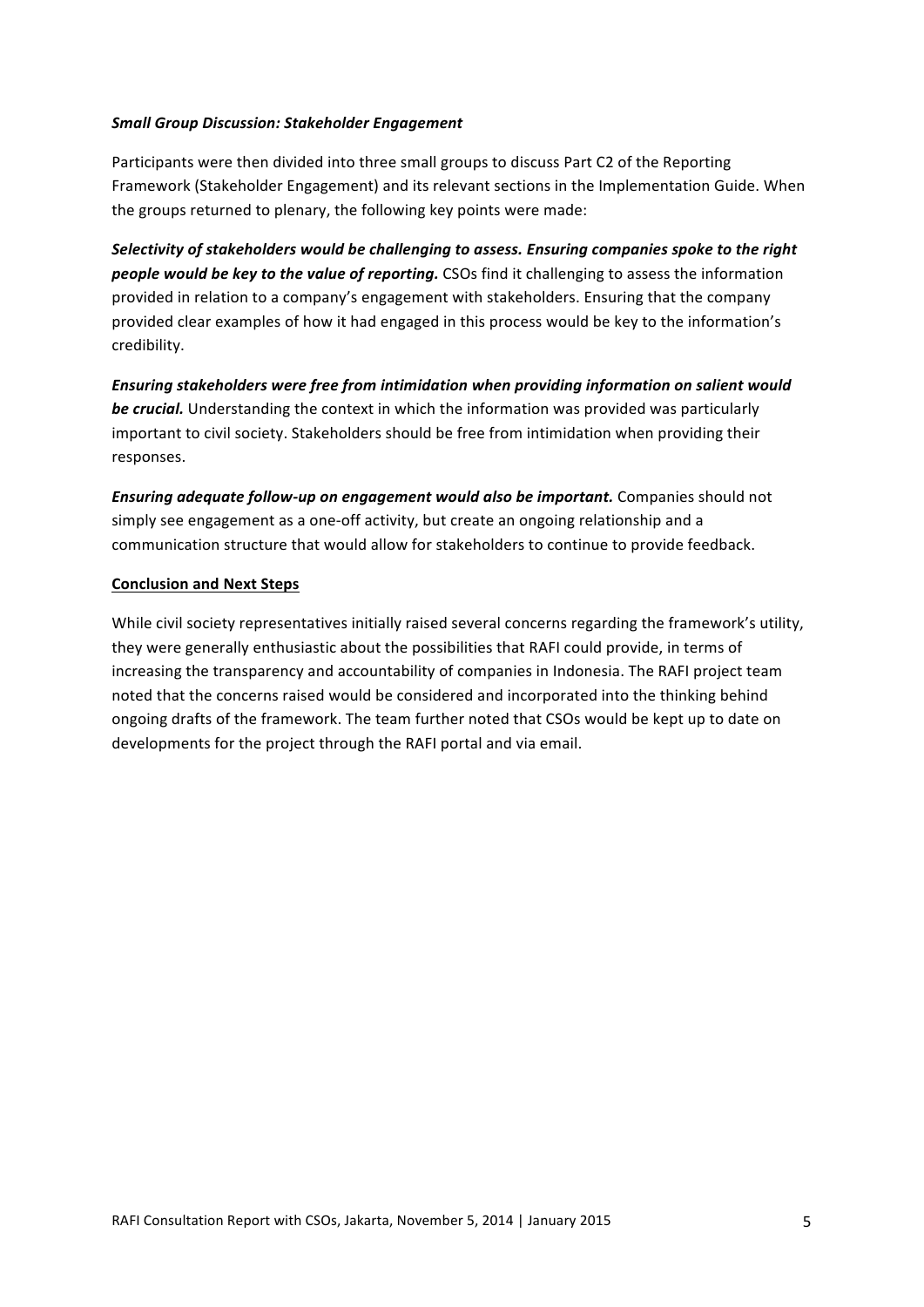# **ANNEX 1: AGENDA**

| Regional Consultation Meeting with Indonesian CSO on UNGP Business & Human Rights |                                                                          |  |  |
|-----------------------------------------------------------------------------------|--------------------------------------------------------------------------|--|--|
| (Reporting and Assurance Frameworks)                                              |                                                                          |  |  |
| Jakarta, 05 November 2014 in Lounge 6, Level 6, Atlet Century Park Hotel, Senayan |                                                                          |  |  |
| 12:00                                                                             | <b>Registration and Walk-in lunch</b>                                    |  |  |
| 13:00                                                                             | <b>Opening remarks / Welcome</b>                                         |  |  |
|                                                                                   | Marzuki Darusman                                                         |  |  |
|                                                                                   | Executive Director, Human Rights Resource Centre                         |  |  |
|                                                                                   |                                                                          |  |  |
| 13:15                                                                             | <b>Presentation of the RAFI Reporting Framework</b>                      |  |  |
|                                                                                   |                                                                          |  |  |
|                                                                                   | HRRC and Shift will present an overview of the RAFI reporting            |  |  |
|                                                                                   | framework and implementation guide as they currently stand, including    |  |  |
|                                                                                   | how they relate to other forms of reporting. This will be followed by    |  |  |
|                                                                                   | discussion among the audience of their overarching reactions and         |  |  |
|                                                                                   | suggestions.                                                             |  |  |
|                                                                                   |                                                                          |  |  |
| 14:45                                                                             | <b>Tea/Coffee break</b>                                                  |  |  |
| 15:00                                                                             | Detailed discussion of the RAFI Reporting Framework                      |  |  |
|                                                                                   |                                                                          |  |  |
|                                                                                   | Shift and HRRC will lead a discussion about some of the key approaches   |  |  |
|                                                                                   | taken in the Reporting Framework, such as the focus on salient human     |  |  |
|                                                                                   | rights risks and how they should be determined; the balance between      |  |  |
|                                                                                   | process and outcomes; efforts to avoid 'cherry-picking' in reporting to  |  |  |
|                                                                                   | incentivize improved reporting over time.                                |  |  |
|                                                                                   |                                                                          |  |  |
| 15:45                                                                             | Discussion re: Ensuring Proper Reporting on Stakeholder Engagement       |  |  |
|                                                                                   |                                                                          |  |  |
|                                                                                   | Shift and HRRC will lead a discussion about how RAFI endeavours to       |  |  |
|                                                                                   | integrate stakeholder engagement and stakeholder considerations into     |  |  |
|                                                                                   | the reporting process. Discussion will focus in particular on Section C: |  |  |
|                                                                                   | Management of Salient Human Rights Risks.                                |  |  |
| 16:30                                                                             | <b>Wrap-up and Close</b>                                                 |  |  |